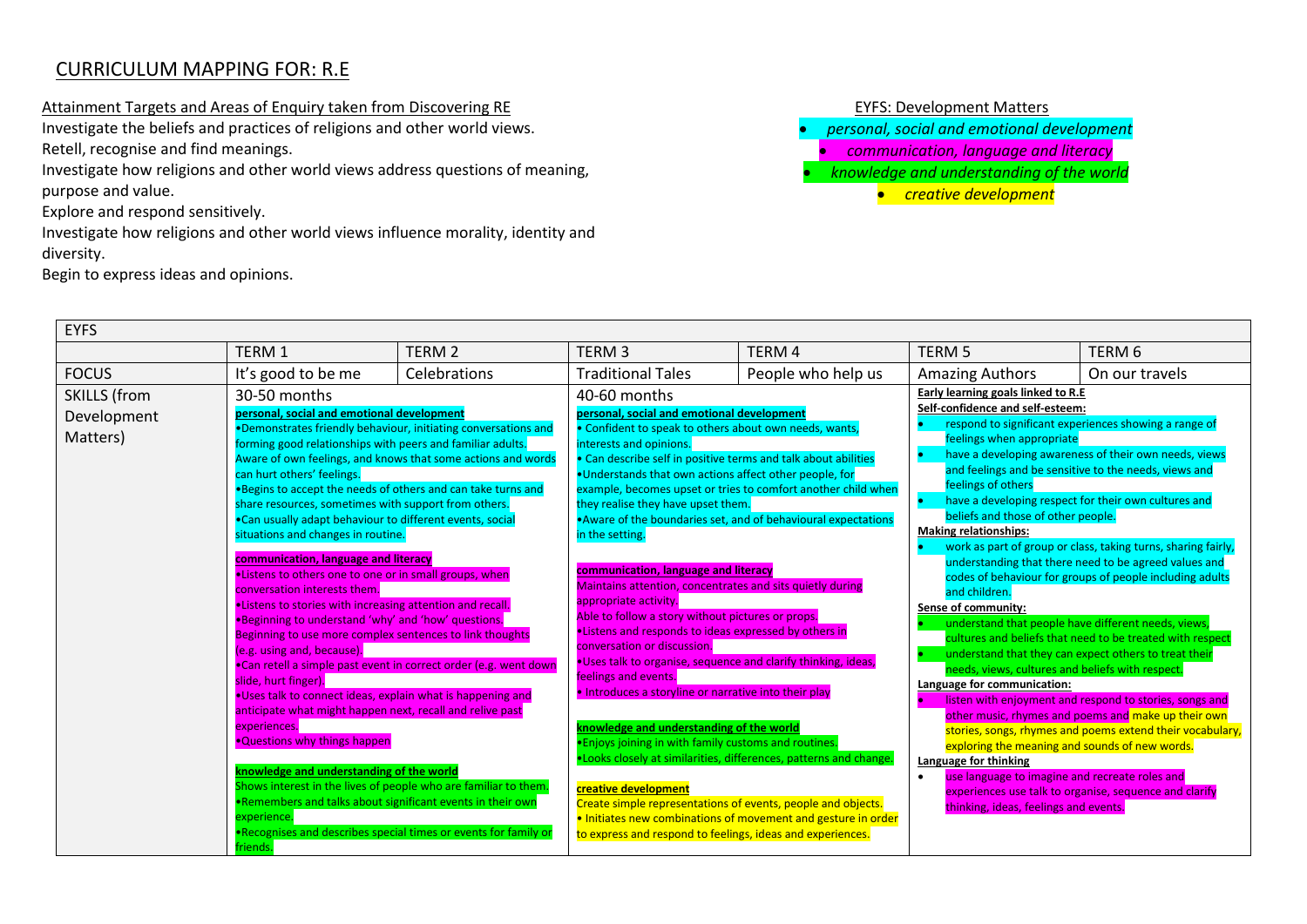| .Shows interest in different occupations and ways of life.<br>.Knows some of the things that make them unique, and can<br>talk about some of the similarities and differences in relation to<br>friends or family<br>Comments and asks questions about aspects of their familiar<br>world such as the place where they live or the natural world.<br>. Can talk about some of the things they have observed such as<br>plants, animals, natural and found objects.<br>.Talks about why things happen and how things work.<br>. Developing an understanding of growth, decay and changes<br>over time.<br>.Shows care and concern for living things and the environment.<br>creative development<br>·Engages in imaginative role-play based on own first-hand<br>experiences.<br>·Builds stories around toys, e.g. farm animals needing rescue<br>from an armchair 'cliff'.<br>·Uses available resources to create props to support role-play.<br>•Captures experiences and responses with a range of media, |                                                                                                                                                                                                                                                              |                                                                                                                                                                                                                                                              |                                                                                                                                                                                                                                                                       |                                                                                                                                                                                                                                                                         |                                                                                                                                                                                                                                                                                   |
|-------------------------------------------------------------------------------------------------------------------------------------------------------------------------------------------------------------------------------------------------------------------------------------------------------------------------------------------------------------------------------------------------------------------------------------------------------------------------------------------------------------------------------------------------------------------------------------------------------------------------------------------------------------------------------------------------------------------------------------------------------------------------------------------------------------------------------------------------------------------------------------------------------------------------------------------------------------------------------------------------------------|--------------------------------------------------------------------------------------------------------------------------------------------------------------------------------------------------------------------------------------------------------------|--------------------------------------------------------------------------------------------------------------------------------------------------------------------------------------------------------------------------------------------------------------|-----------------------------------------------------------------------------------------------------------------------------------------------------------------------------------------------------------------------------------------------------------------------|-------------------------------------------------------------------------------------------------------------------------------------------------------------------------------------------------------------------------------------------------------------------------|-----------------------------------------------------------------------------------------------------------------------------------------------------------------------------------------------------------------------------------------------------------------------------------|
|                                                                                                                                                                                                                                                                                                                                                                                                                                                                                                                                                                                                                                                                                                                                                                                                                                                                                                                                                                                                             |                                                                                                                                                                                                                                                              |                                                                                                                                                                                                                                                              |                                                                                                                                                                                                                                                                       |                                                                                                                                                                                                                                                                         | <b>Special Places</b>                                                                                                                                                                                                                                                             |
| What makes people<br>special?                                                                                                                                                                                                                                                                                                                                                                                                                                                                                                                                                                                                                                                                                                                                                                                                                                                                                                                                                                               | What is Christmas?                                                                                                                                                                                                                                           | How do people<br>celebrate?                                                                                                                                                                                                                                  | What is Easter?                                                                                                                                                                                                                                                       | What can we learn from<br>stories?                                                                                                                                                                                                                                      | What makes places<br>special?                                                                                                                                                                                                                                                     |
| Christianity<br>Judaism                                                                                                                                                                                                                                                                                                                                                                                                                                                                                                                                                                                                                                                                                                                                                                                                                                                                                                                                                                                     | Christianity                                                                                                                                                                                                                                                 | Hinduism                                                                                                                                                                                                                                                     | Christianity                                                                                                                                                                                                                                                          | Christianity<br>Islam<br>Hinduism<br>Sikhism                                                                                                                                                                                                                            | Christianity<br>Islam<br>Judaism                                                                                                                                                                                                                                                  |
| I can tell you who my<br>family is and why they<br>are important to me.<br>I can explain why I am<br>special.<br>I can tell you what a<br>role model is.<br>I can tell you why<br>Christians think Jesus is<br>special.<br>I can understand why                                                                                                                                                                                                                                                                                                                                                                                                                                                                                                                                                                                                                                                                                                                                                             | I can tell you how I feel<br>giving and receiving<br>gifts.<br>I can show you how to<br>make people feel<br>special using my words.<br>I can explain my<br>favourite part of a story<br>and why I like it.<br>I can show you how to<br>be a good role model. | I can tell you something<br>I would like to achieve<br>this year.<br>I can tell you why<br>working hard is<br>important.<br>I can tell you about a<br>time I have celebrated<br>something.<br>I can explain what I am<br>looking forward to<br>about Spring. | I can identify the key<br>features of spring.<br>I can tell you examples<br>of new life in spring.<br>I can tell you if and how<br>I celebrate Easter.<br>I can explain why Jesus<br>wanted to have a<br>special meal with his<br>friends.<br>I can imagine how Jesus | I can explain why it is<br>important to be honest.<br>I can show you how to<br>encourage someone.<br>I can think of things that<br>I find beautiful.<br>I can tell you how I<br>should behave in<br>different situations.<br>I can tell you how to be<br>a good friend. | I can explain how some<br>people live differently<br>that I do.<br>I can describe a room<br>that I think is special<br>and tell you why.<br>I can tell you why<br>school is a special place.<br>I can give you an<br>example of a ceremony.<br>I can tell you why<br>Muslims wash |
|                                                                                                                                                                                                                                                                                                                                                                                                                                                                                                                                                                                                                                                                                                                                                                                                                                                                                                                                                                                                             | <b>Special People</b><br>God made special rules.                                                                                                                                                                                                             | such as music, dance and paint and other materials or words<br><b>Christmas</b>                                                                                                                                                                              | <b>Celebrations</b>                                                                                                                                                                                                                                                   | Easter<br>felt in the Easter Story.                                                                                                                                                                                                                                     | EYFS DM: 22-36 months Knowledge and Understanding of the world, Personal, Social and Emotional development<br><b>Story Time</b>                                                                                                                                                   |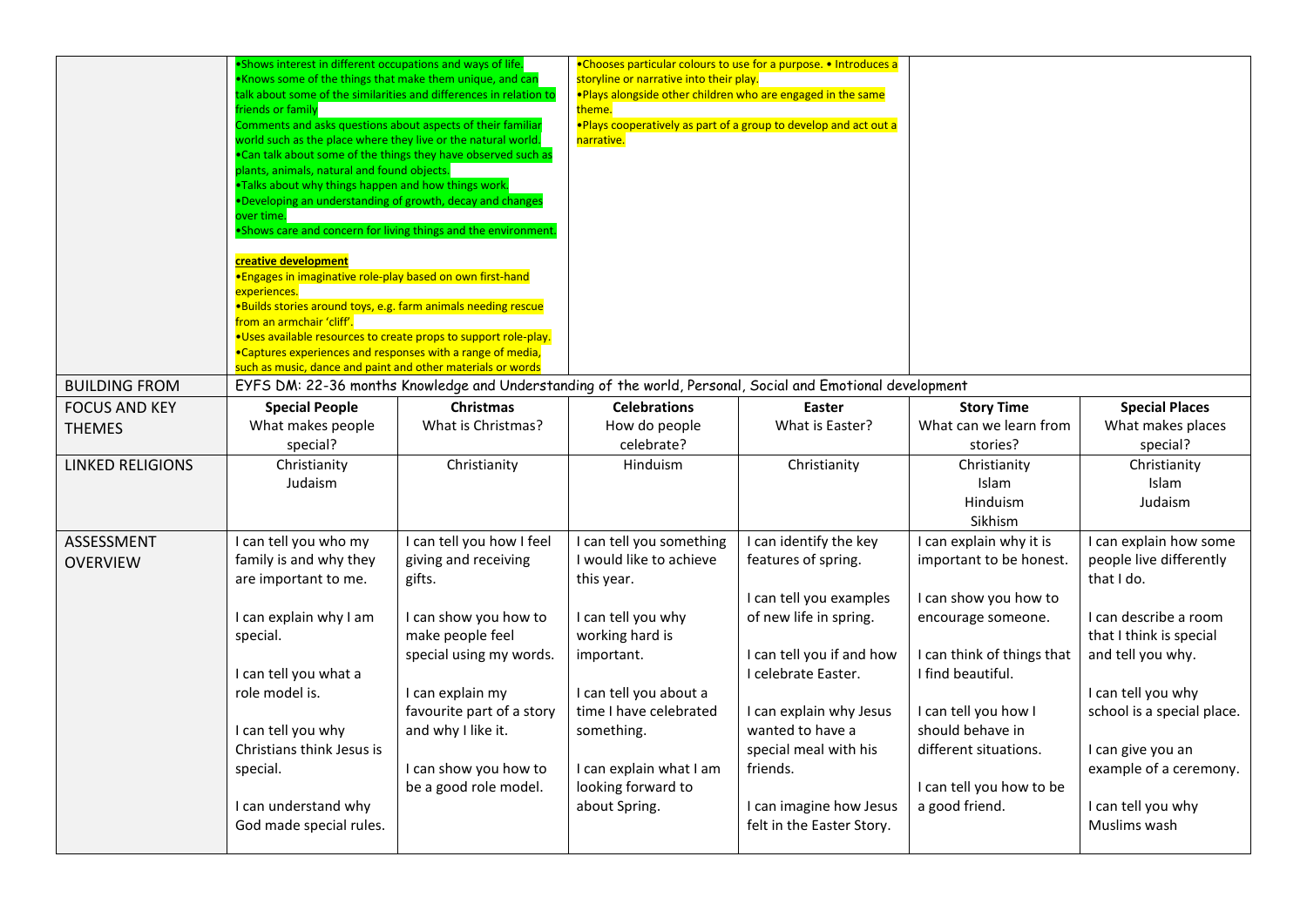|                      |                                                                                                                                              | I can tell you why some<br>people celebrate<br>Christmas.              | can imagine what my<br>favourite part of Holi<br>would be. | I can explain what<br>forgiveness is. | I can explain why doing<br>the right thing is<br>important. | themselves before they<br>pray.<br>can explain why<br>wearing a uniform is<br>important. |  |
|----------------------|----------------------------------------------------------------------------------------------------------------------------------------------|------------------------------------------------------------------------|------------------------------------------------------------|---------------------------------------|-------------------------------------------------------------|------------------------------------------------------------------------------------------|--|
| <b>VOCABULARY</b>    | Christianity, Judaism,                                                                                                                       | Incarnation, present,                                                  | Hinduism, resolution,                                      | Salvation, seasons,                   | Islam, Sikhism,                                             | Churches.,                                                                               |  |
|                      | families, unique, love                                                                                                                       | suitable, unsuitable,                                                  | achieve, celebrate,                                        | changes,                              | honesty, Priest,                                            | christening, wedding,                                                                    |  |
|                      |                                                                                                                                              | give, receive, saviour                                                 | preparation,                                               | environment, Easter,                  | encourage, friend                                           | baptism, ceremony,                                                                       |  |
|                      |                                                                                                                                              |                                                                        | occasion, seasons                                          | miracle                               |                                                             | mosque, synagogue                                                                        |  |
| <b>SKILLS</b>        | <b>R.E WORKING TOWARDS YEAR ONE SKILLS:</b>                                                                                                  |                                                                        |                                                            |                                       |                                                             |                                                                                          |  |
|                      | can listen to a religious story.                                                                                                             |                                                                        |                                                            |                                       |                                                             |                                                                                          |  |
|                      |                                                                                                                                              | can begin to name some things that are special in different religions. |                                                            |                                       |                                                             |                                                                                          |  |
|                      |                                                                                                                                              | can tell you about my own art, symbols and words.                      |                                                            |                                       |                                                             |                                                                                          |  |
|                      |                                                                                                                                              | can tell you about things that I like and dislike.                     |                                                            |                                       |                                                             |                                                                                          |  |
|                      | can show you things I find interesting.                                                                                                      |                                                                        |                                                            |                                       |                                                             |                                                                                          |  |
|                      |                                                                                                                                              | can show you things that are important to me.                          |                                                            |                                       |                                                             |                                                                                          |  |
| ASSESSMENT           | Observations during play, role play, conversations with peers & others, teacher-led discussions, activities, contributions during class/peer |                                                                        |                                                            |                                       |                                                             |                                                                                          |  |
| <b>OPPORTUNITIES</b> | discussions                                                                                                                                  |                                                                        |                                                            |                                       |                                                             |                                                                                          |  |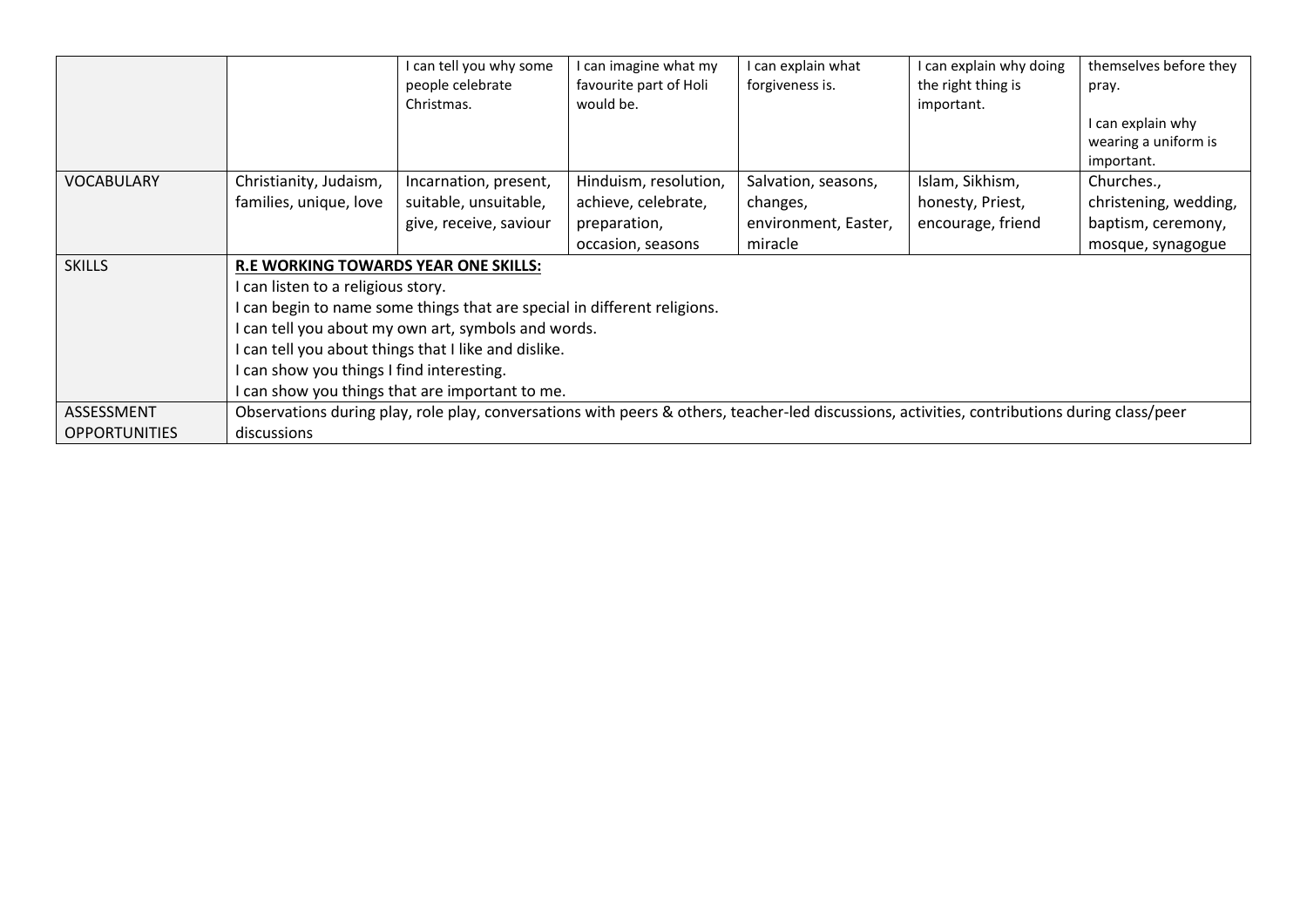| KEY STAGE 1: CYCLE A (FOLLOWING YEAR 2 SCHEME OF WORK) |                                                                                                                                             |                                                                                                                  |                                     |                              |                                                                                                                                                 |                             |  |
|--------------------------------------------------------|---------------------------------------------------------------------------------------------------------------------------------------------|------------------------------------------------------------------------------------------------------------------|-------------------------------------|------------------------------|-------------------------------------------------------------------------------------------------------------------------------------------------|-----------------------------|--|
|                                                        | TERM 1                                                                                                                                      | TERM <sub>2</sub>                                                                                                | TERM <sub>3</sub>                   | TERM 4                       | TERM <sub>5</sub>                                                                                                                               | TERM <sub>6</sub>           |  |
| <b>FOCUS</b>                                           | Across the                                                                                                                                  | <b>Sweets Galore</b>                                                                                             | Pole to Pole                        | Superheroes                  | A Bugs Life                                                                                                                                     | By the Seaside              |  |
|                                                        | Drawbridge                                                                                                                                  |                                                                                                                  |                                     |                              |                                                                                                                                                 |                             |  |
| <b>NATIONAL</b>                                        | Knowledge, skills and understanding                                                                                                         |                                                                                                                  |                                     |                              |                                                                                                                                                 |                             |  |
| <b>CURRICULUM</b>                                      | Learning about religion<br>Pupils should be taught to:                                                                                      |                                                                                                                  |                                     |                              |                                                                                                                                                 |                             |  |
|                                                        |                                                                                                                                             |                                                                                                                  |                                     |                              |                                                                                                                                                 |                             |  |
|                                                        | a)                                                                                                                                          | explore a range of religious stories and sacred writings and talk about their meanings                           |                                     |                              |                                                                                                                                                 |                             |  |
|                                                        | b)                                                                                                                                          | name and explore a range of celebrations, worship and rituals in religion, noting similarities where appropriate |                                     |                              |                                                                                                                                                 |                             |  |
|                                                        | identify the importance, for some people, of belonging to a religion and recognise the difference this makes to their lives<br>$\mathsf{C}$ |                                                                                                                  |                                     |                              |                                                                                                                                                 |                             |  |
|                                                        | d)                                                                                                                                          | explore how religious beliefs and ideas can be expressed through the arts and communicate their responses        |                                     |                              |                                                                                                                                                 |                             |  |
|                                                        | e)                                                                                                                                          | identify and suggest meanings for religious symbols and begin to use a range of religious words.                 |                                     |                              |                                                                                                                                                 |                             |  |
|                                                        | Learning from religion                                                                                                                      |                                                                                                                  |                                     |                              |                                                                                                                                                 |                             |  |
|                                                        | Pupils should be taught to:                                                                                                                 |                                                                                                                  |                                     |                              |                                                                                                                                                 |                             |  |
|                                                        |                                                                                                                                             |                                                                                                                  |                                     |                              | a) reflect on and consider religious and spiritual feelings, experiences and concepts such as worship, wonder, praise, thanks, concern, joy and |                             |  |
|                                                        | sadness                                                                                                                                     |                                                                                                                  |                                     |                              |                                                                                                                                                 |                             |  |
|                                                        |                                                                                                                                             | b) ask and respond imaginatively to puzzling questions, communicating their ideas                                |                                     |                              |                                                                                                                                                 |                             |  |
|                                                        | $\mathsf{C}$                                                                                                                                |                                                                                                                  |                                     |                              | identify what matters to them and others, including those with religious commitments, and communicate their responses                           |                             |  |
|                                                        | d)                                                                                                                                          | reflect on how spiritual and moral values relate to their own behaviour                                          |                                     |                              |                                                                                                                                                 |                             |  |
|                                                        | e)                                                                                                                                          | recognise that religious teachings and ideas make a difference to individuals, families and the local community  |                                     |                              |                                                                                                                                                 |                             |  |
| <b>FOCUS AND KEY</b>                                   | <b>What did Jesus Teach?</b>                                                                                                                | Christmas - Jesus as a                                                                                           | Passover                            | <b>Easter - Resurrection</b> | <b>The Covenant</b>                                                                                                                             | <b>Rites of Passage and</b> |  |
| <b>THEMES</b>                                          | Is it possible to be kind                                                                                                                   | gift from God                                                                                                    | How important is it for             | How important is it to       | How special is the                                                                                                                              | good works                  |  |
|                                                        | to everyone all of the                                                                                                                      | Why do Christians                                                                                                | Jewish people to do                 | Christians that Jesus        | relationship Jews have                                                                                                                          | What is the best way for    |  |
|                                                        | time?                                                                                                                                       | believe God gave Jesus                                                                                           | what God asks them to               | came back to life after      | with God?                                                                                                                                       | a Jew to show               |  |
|                                                        |                                                                                                                                             | to the world?                                                                                                    | do?                                 | his crucifixion?             | <b>Community and</b>                                                                                                                            | commitment to God?          |  |
|                                                        |                                                                                                                                             |                                                                                                                  | <b>Prayer at Home</b>               |                              | <b>Belonging</b>                                                                                                                                | Hajj                        |  |
|                                                        |                                                                                                                                             |                                                                                                                  | Does praying at regular             |                              | Does going to a mosque                                                                                                                          | Does completing Hajj        |  |
|                                                        |                                                                                                                                             |                                                                                                                  | intervals help a Muslim             |                              | give Muslims a sense of                                                                                                                         | make a person a better      |  |
|                                                        |                                                                                                                                             |                                                                                                                  | in his/her everyday life?           |                              | belonging?                                                                                                                                      | Muslim?                     |  |
| <b>LINKED RELIGIONS</b>                                | Christianity                                                                                                                                | Christianity                                                                                                     | Judaism                             | Christianity                 | Judaism                                                                                                                                         | Judaism                     |  |
| <b>AND CONCEPTS</b>                                    | Gospel                                                                                                                                      | Incarnation                                                                                                      | Islam                               | Salvation                    | Islam                                                                                                                                           | Islam                       |  |
| <b>KNOWLEDGE AND</b>                                   | What can I learn from                                                                                                                       | Is God important to                                                                                              | Is God important to                 | Is God important to          | Who do I believe I am?                                                                                                                          | Should people follow        |  |
| <b>QUESTIONS</b>                                       | stories and religious                                                                                                                       | everyone?                                                                                                        | everyone?                           | everyone?                    |                                                                                                                                                 | religious leaders and       |  |
|                                                        | traditions?                                                                                                                                 |                                                                                                                  |                                     |                              | Does it feel special to                                                                                                                         | teachings?                  |  |
|                                                        |                                                                                                                                             | I can reflect on the                                                                                             | Should people follow                | Are symbols better than      | belong?                                                                                                                                         |                             |  |
|                                                        | Should people follow<br>religious leaders and                                                                                               | Christmas story and the                                                                                          | religious leaders and<br>teachings? | words at expressing          |                                                                                                                                                 | Is God important to         |  |
|                                                        | teachings?                                                                                                                                  | reason for Jesus' birth.                                                                                         |                                     | religious beliefs?           | I can understand how<br>celebrating Passover                                                                                                    | everyone?                   |  |
|                                                        |                                                                                                                                             |                                                                                                                  |                                     |                              | and keeping Kashrut                                                                                                                             |                             |  |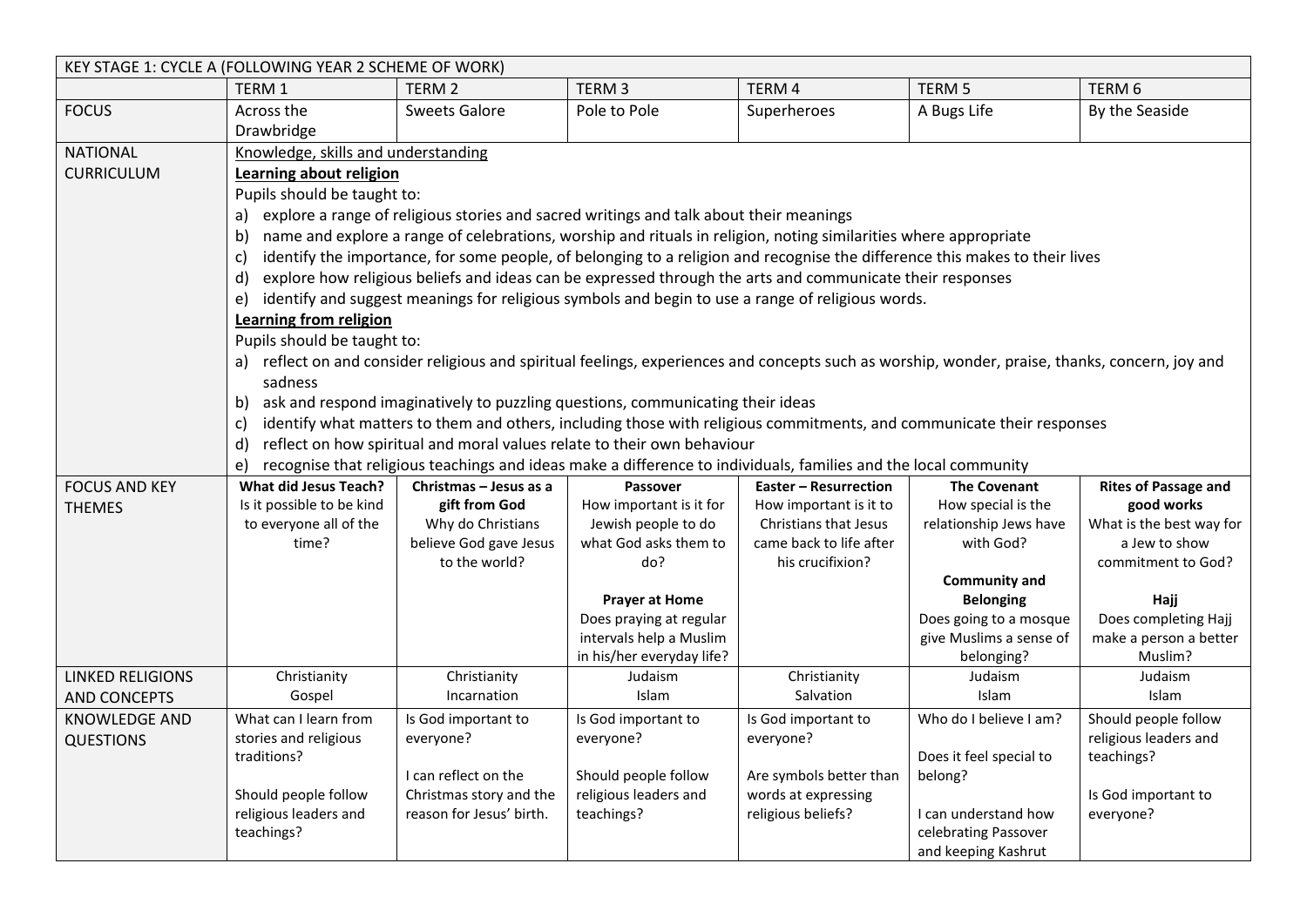|                      | I can retell Bible stories                                                                |                                                                            | I can understand the                                                                                                                        | I can retell the Easter                                                                                                             | (food laws) help Jews                                                                  | I can understand         |  |
|----------------------|-------------------------------------------------------------------------------------------|----------------------------------------------------------------------------|---------------------------------------------------------------------------------------------------------------------------------------------|-------------------------------------------------------------------------------------------------------------------------------------|----------------------------------------------------------------------------------------|--------------------------|--|
|                      | that show kindness.                                                                       |                                                                            | special relationship                                                                                                                        | story and what Jesus'                                                                                                               | show God they value                                                                    | different ways that Jews |  |
|                      |                                                                                           |                                                                            | between Jews and God                                                                                                                        | resurrection means for                                                                                                              | their special                                                                          | show their commitment    |  |
|                      | I can explain how these                                                                   |                                                                            | and the promises they                                                                                                                       | Christians.                                                                                                                         | relationship with him.                                                                 | to God.                  |  |
|                      | stories make Christians                                                                   |                                                                            | make to each other.                                                                                                                         |                                                                                                                                     |                                                                                        |                          |  |
|                      | behave towards others.                                                                    |                                                                            |                                                                                                                                             |                                                                                                                                     | I can understand why                                                                   | Does it feel special to  |  |
|                      |                                                                                           |                                                                            | Who do I believe I am?                                                                                                                      |                                                                                                                                     | Muslims visit the                                                                      | belong?                  |  |
|                      |                                                                                           |                                                                            |                                                                                                                                             |                                                                                                                                     | mosque and to explore                                                                  |                          |  |
|                      |                                                                                           |                                                                            | Does it feel special to                                                                                                                     |                                                                                                                                     | whether this gives them                                                                | I can understand what    |  |
|                      |                                                                                           |                                                                            | belong?                                                                                                                                     |                                                                                                                                     | a sense of belonging.                                                                  | happens during Hajj and  |  |
|                      |                                                                                           |                                                                            |                                                                                                                                             |                                                                                                                                     |                                                                                        | to explore the           |  |
|                      |                                                                                           |                                                                            | I can explain what                                                                                                                          |                                                                                                                                     |                                                                                        | importance of this to    |  |
|                      |                                                                                           |                                                                            | commitment means to                                                                                                                         |                                                                                                                                     |                                                                                        | Muslims.                 |  |
|                      |                                                                                           |                                                                            | Muslims by knowing                                                                                                                          |                                                                                                                                     |                                                                                        |                          |  |
|                      |                                                                                           |                                                                            | about how they pray 5                                                                                                                       |                                                                                                                                     |                                                                                        |                          |  |
|                      |                                                                                           |                                                                            | times a day.                                                                                                                                |                                                                                                                                     |                                                                                        |                          |  |
| <b>VOCABULARY</b>    | Gospel, beliefs,                                                                          | Rescued, Advent,                                                           | Respect, covenant,                                                                                                                          | Easter, resurrection,                                                                                                               | Resolutions, Ten                                                                       | Milestones, Bat          |  |
|                      | kindness, friend,                                                                         | neighbour, Christmas,                                                      | Passover, Seder plate,                                                                                                                      | salvation, sins,                                                                                                                    | Commandments,                                                                          | Mitzvah                  |  |
|                      | enemy, parable                                                                            | love                                                                       | Shabbat, Synagogue                                                                                                                          | crucifixion                                                                                                                         | Hebrew, mezuzah,                                                                       | Journey, Makkah, five    |  |
|                      |                                                                                           |                                                                            | Commitment, Allah,                                                                                                                          |                                                                                                                                     | Shema                                                                                  | pillars                  |  |
|                      |                                                                                           |                                                                            |                                                                                                                                             |                                                                                                                                     |                                                                                        |                          |  |
|                      |                                                                                           |                                                                            | Qur'an, prayer                                                                                                                              |                                                                                                                                     | Belonging, mosque                                                                      |                          |  |
| <b>SKILLS</b>        | <b>END OF YEAR 1 R.E SKILLS:</b><br>I can retell a Christian story using different media. |                                                                            |                                                                                                                                             | <b>END OF YEAR 2 R.E SKILLS:</b>                                                                                                    |                                                                                        |                          |  |
|                      |                                                                                           | I can draw and write about things that are special to Christians and Jews. |                                                                                                                                             | I can retell a Christian story using different media.<br>I can draw and write about things that are special to Christians and Jews. |                                                                                        |                          |  |
|                      |                                                                                           | I can recreate religious art, symbols and words, and talk about them.      |                                                                                                                                             | I can recreate religious art, symbols and words, and talk about them.                                                               |                                                                                        |                          |  |
|                      |                                                                                           | I can share with others things that have happened to me.                   |                                                                                                                                             |                                                                                                                                     | I can share with others things that have happened to me.                               |                          |  |
|                      |                                                                                           | I can share with others what I find interesting or puzzling.               |                                                                                                                                             |                                                                                                                                     | I can share with others what I find interesting or puzzling.                           |                          |  |
|                      |                                                                                           | I can share with others what is important to me and other people.          |                                                                                                                                             |                                                                                                                                     | I can share with others what is important to me and other people.                      |                          |  |
|                      |                                                                                           |                                                                            |                                                                                                                                             |                                                                                                                                     | I can retell Christian stories with confidence and know what different people believe. |                          |  |
|                      |                                                                                           |                                                                            |                                                                                                                                             |                                                                                                                                     | I can identify similarities and differences between different religions.               |                          |  |
|                      |                                                                                           |                                                                            |                                                                                                                                             |                                                                                                                                     | To understand the religious meanings behind different religious symbols and art and to |                          |  |
|                      |                                                                                           |                                                                            |                                                                                                                                             | ask questions to deepen understanding.                                                                                              | I can respectfully engage in a discussion about events that have happened to others,   |                          |  |
|                      |                                                                                           |                                                                            |                                                                                                                                             | using my own experiences to inform my responses.                                                                                    |                                                                                        |                          |  |
|                      |                                                                                           |                                                                            |                                                                                                                                             |                                                                                                                                     | I can engage in a discussion about the events in stories that make people ask          |                          |  |
|                      |                                                                                           |                                                                            |                                                                                                                                             | questions, using my own beliefs to inform my ideas.                                                                                 |                                                                                        |                          |  |
|                      |                                                                                           |                                                                            |                                                                                                                                             |                                                                                                                                     | I can confidently talk about what is important to me and I am able to respectfully     |                          |  |
|                      |                                                                                           |                                                                            |                                                                                                                                             | discuss what is important to others.                                                                                                |                                                                                        |                          |  |
|                      |                                                                                           |                                                                            |                                                                                                                                             |                                                                                                                                     | I can make connections between what is important to me and others.                     |                          |  |
| ASSESSMENT           |                                                                                           |                                                                            | Observations during class/peer discussions, role play, conversations with peers & others, written work, teacher-led discussions, activities |                                                                                                                                     |                                                                                        |                          |  |
| <b>OPPORTUNITIES</b> |                                                                                           |                                                                            |                                                                                                                                             |                                                                                                                                     |                                                                                        |                          |  |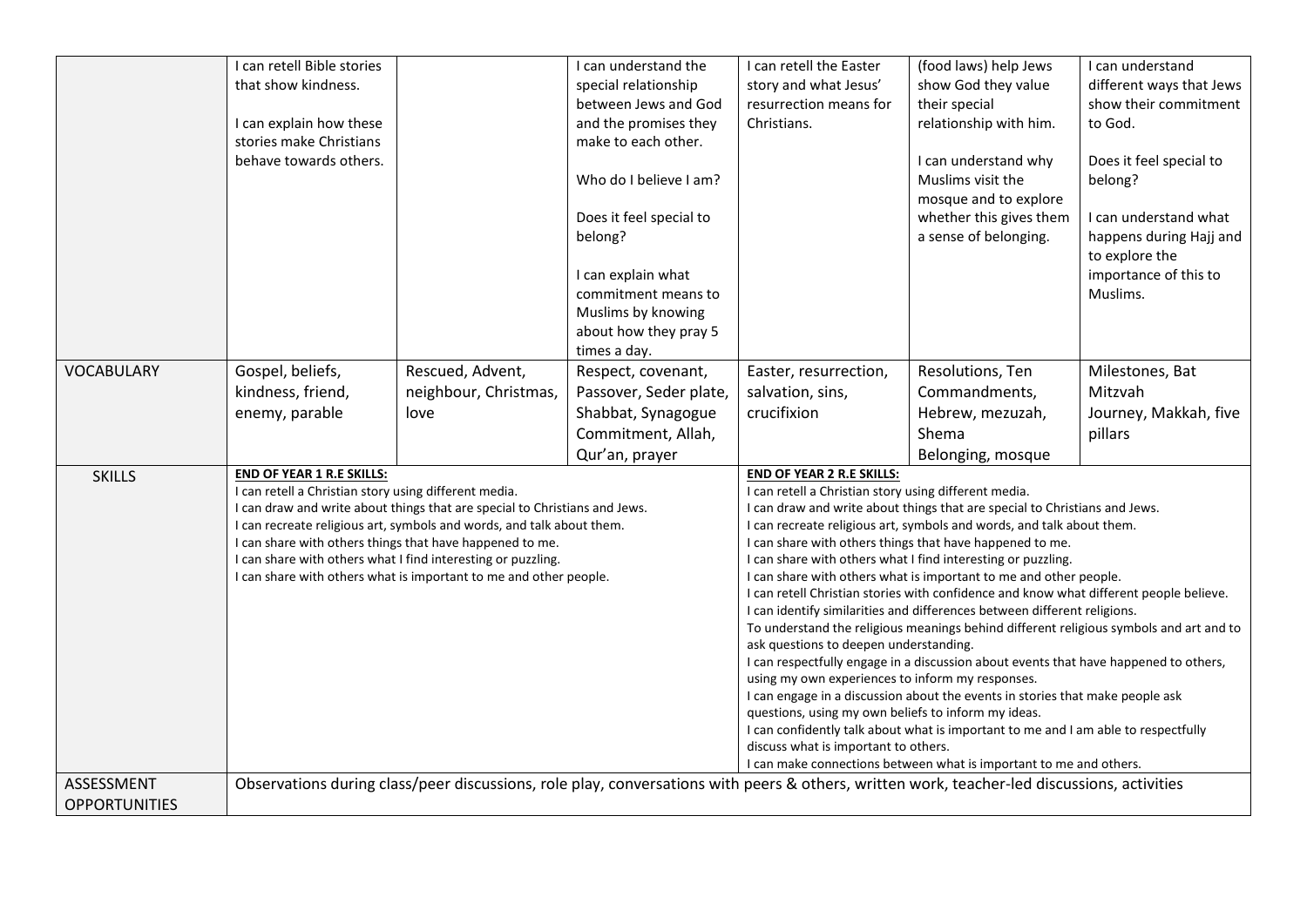| KEY STAGE 1: CYCLE B (FOLLOWING YEAR 1 SCHEME OF WORK) |                                                                                                                                       |                                                                                                                  |                         |                                                                                                                                                 |                         |                                             |  |  |
|--------------------------------------------------------|---------------------------------------------------------------------------------------------------------------------------------------|------------------------------------------------------------------------------------------------------------------|-------------------------|-------------------------------------------------------------------------------------------------------------------------------------------------|-------------------------|---------------------------------------------|--|--|
|                                                        | <b>TERM1</b>                                                                                                                          | TERM <sub>2</sub>                                                                                                | TERM <sub>3</sub>       | TERM 4                                                                                                                                          | TERM 5                  | TERM 6                                      |  |  |
| <b>FOCUS</b>                                           | In the Deep Dark                                                                                                                      | The Great Fire of                                                                                                | The Land of the         | Rumble in the Jungle                                                                                                                            | What Can I Invent?      | My Place in the World                       |  |  |
|                                                        | Woods                                                                                                                                 | London                                                                                                           | <b>Dinosaurs</b>        |                                                                                                                                                 |                         |                                             |  |  |
| <b>NATIONAL</b>                                        | Knowledge, skills and understanding                                                                                                   |                                                                                                                  |                         |                                                                                                                                                 |                         |                                             |  |  |
| <b>CURRICULUM</b>                                      | Learning about religion                                                                                                               |                                                                                                                  |                         |                                                                                                                                                 |                         |                                             |  |  |
|                                                        | Pupils should be taught to:                                                                                                           |                                                                                                                  |                         |                                                                                                                                                 |                         |                                             |  |  |
|                                                        | a)                                                                                                                                    | explore a range of religious stories and sacred writings and talk about their meanings                           |                         |                                                                                                                                                 |                         |                                             |  |  |
|                                                        | b)                                                                                                                                    | name and explore a range of celebrations, worship and rituals in religion, noting similarities where appropriate |                         |                                                                                                                                                 |                         |                                             |  |  |
|                                                        | c)                                                                                                                                    |                                                                                                                  |                         | identify the importance, for some people, of belonging to a religion and recognise the difference this makes to their lives                     |                         |                                             |  |  |
|                                                        | d)                                                                                                                                    |                                                                                                                  |                         | explore how religious beliefs and ideas can be expressed through the arts and communicate their responses                                       |                         |                                             |  |  |
|                                                        | e)                                                                                                                                    |                                                                                                                  |                         | identify and suggest meanings for religious symbols and begin to use a range of religious words.                                                |                         |                                             |  |  |
|                                                        | Learning from religion                                                                                                                |                                                                                                                  |                         |                                                                                                                                                 |                         |                                             |  |  |
|                                                        | Pupils should be taught to:                                                                                                           |                                                                                                                  |                         |                                                                                                                                                 |                         |                                             |  |  |
|                                                        |                                                                                                                                       |                                                                                                                  |                         | a) reflect on and consider religious and spiritual feelings, experiences and concepts such as worship, wonder, praise, thanks, concern, joy and |                         |                                             |  |  |
|                                                        | sadness                                                                                                                               |                                                                                                                  |                         |                                                                                                                                                 |                         |                                             |  |  |
|                                                        | b)                                                                                                                                    | ask and respond imaginatively to puzzling questions, communicating their ideas                                   |                         |                                                                                                                                                 |                         |                                             |  |  |
|                                                        | identify what matters to them and others, including those with religious commitments, and communicate their responses<br>$\mathsf{C}$ |                                                                                                                  |                         |                                                                                                                                                 |                         |                                             |  |  |
|                                                        | reflect on how spiritual and moral values relate to their own behaviour<br>d)                                                         |                                                                                                                  |                         |                                                                                                                                                 |                         |                                             |  |  |
|                                                        | e)                                                                                                                                    | recognise that religious teachings and ideas make a difference to individuals, families and the local community  |                         |                                                                                                                                                 |                         |                                             |  |  |
| <b>FOCUS AND KEY</b>                                   | <b>Creation Story</b>                                                                                                                 | <b>Christmas</b>                                                                                                 | Jesus as a Friend       | Easter - Palm Sunday                                                                                                                            | <b>Shabbat</b>          | <b>Rosh Hashanah and</b>                    |  |  |
| <b>THEMES</b>                                          | Does God want                                                                                                                         | What gifts might                                                                                                 | Was it always easy for  | Why was Jesus                                                                                                                                   | Is Shabbat important to | <b>Yom Kippur</b>                           |  |  |
|                                                        | Christians to look after                                                                                                              | Christians in my town                                                                                            | Jesus to show           | welcomed like a king or                                                                                                                         | Jewish children?        | Are Rosh Hashanah and                       |  |  |
|                                                        | the world?                                                                                                                            | have given Jesus if he<br>had been born here                                                                     | friendship?             | celebrity by the crowds<br>on Palm Sunday?                                                                                                      |                         | Yom Kippur important<br>to Jewish children? |  |  |
|                                                        |                                                                                                                                       | rather than in                                                                                                   |                         |                                                                                                                                                 |                         |                                             |  |  |
|                                                        |                                                                                                                                       | Bethlehem?                                                                                                       |                         |                                                                                                                                                 |                         |                                             |  |  |
| <b>LINKED RELIGIONS</b>                                | Christianity                                                                                                                          | Christianity                                                                                                     | Christianity            | Christianity                                                                                                                                    | Judaism                 | Judaism                                     |  |  |
| <b>AND CONCEPTS</b>                                    | <b>God and Creation</b>                                                                                                               | Incarnation                                                                                                      | Incarnation             | Salvation                                                                                                                                       |                         |                                             |  |  |
| <b>KNOWLEDGE AND</b>                                   | Does the world belong                                                                                                                 | What can I learn from                                                                                            | What can I learn from   | Should people follow                                                                                                                            | Are religious           | Are religious                               |  |  |
| <b>QUESTIONS</b>                                       | to God?                                                                                                                               | stories from religious                                                                                           | religious traditions?   | religious leaders and                                                                                                                           | celebrations important  | celebrations important                      |  |  |
|                                                        |                                                                                                                                       | traditions?                                                                                                      |                         | teachings?                                                                                                                                      | to people?              | to people?                                  |  |  |
|                                                        | Should people take care                                                                                                               |                                                                                                                  | Should people follow    |                                                                                                                                                 |                         |                                             |  |  |
|                                                        | of the world?                                                                                                                         | Are symbols better than                                                                                          | religious leaders and   | Are symbols better than                                                                                                                         | I can empathise with    | Are symbols better than                     |  |  |
|                                                        | I can retell the Christian                                                                                                            | words at expressing<br>religious beliefs?                                                                        | teachings?              | words at expressing<br>religious beliefs?                                                                                                       | Jewish children.        | words at expressing<br>religious beliefs?   |  |  |
|                                                        | creation story.                                                                                                                       |                                                                                                                  | I can identify easy and |                                                                                                                                                 | I can tell you what     |                                             |  |  |
|                                                        |                                                                                                                                       | I can reflect on the                                                                                             | difficult ways of       | I can explain why Jesus                                                                                                                         | Jewish children do      | I can understand what                       |  |  |
|                                                        |                                                                                                                                       | Christmas story and                                                                                              | showing friendship.     | is important to                                                                                                                                 | during Shabbat.         | Rosh Hashanah is and                        |  |  |
|                                                        |                                                                                                                                       |                                                                                                                  |                         | Christians.                                                                                                                                     |                         |                                             |  |  |